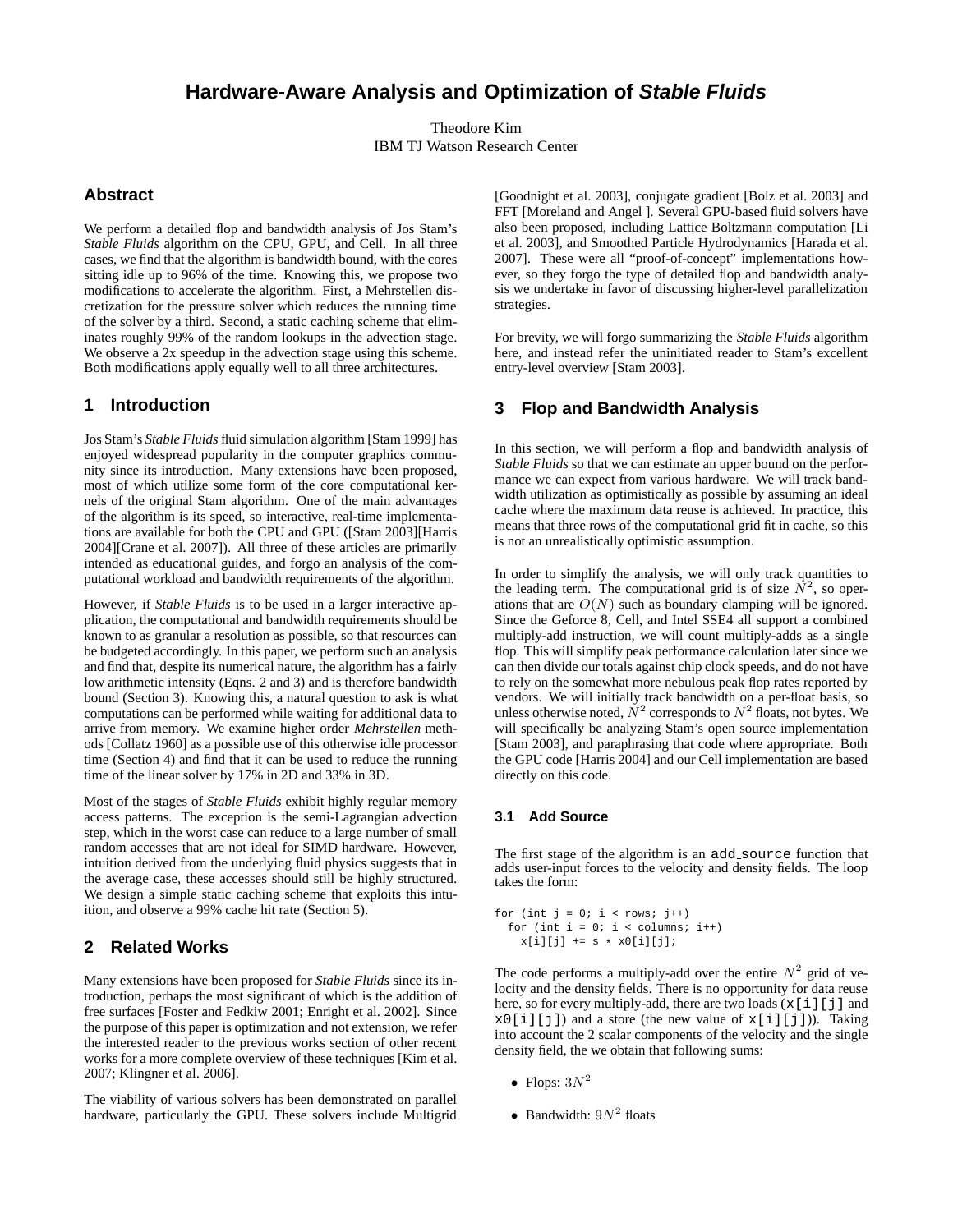#### **3.2 Diffusion**

Diffusion also occurs over the entire grid for the velocity and density fields. Stam codes up the inner loop of the diffusion stage as:

```
x[i][j] = x0[i][j] +d * (x[i-1][j] + x[i+1][j] +x[i][j-1] + x[i][j+1]);
```
This operation is performed on every grid cell for  $I$  number of iterations, and occurs for both of the velocity fields and the density field. Therefore, after we calculate the flop and bandwidth usage for the inner loop, we should multiply it by  $3IN^2$ . There is one store to  $x[i][j]$ , and at least one load,  $x[1][j]$ . There are seemingly four other loads from x on the right hand side, but these are the immediate grid neighbors of  $x[i][j]$ . In the ideal cache case, most of these elements would already have been loaded into cache from when the  $x[i][j-1]$  row was computed, except for the  $x[i][j+1]$  element. So in the ideal cache case, only this single element needs to be loaded.

The three adds on the right hand side of the four x elements are unavoidable, so they add three flops. The multiplication by d and the addition to  $x0$ [i][j] can be folded into a multiply-add, giving a total of 4 flops. After multiplying everything by  $3IN^2$ , we obtain the new totals:

- Flops:  $(3 + 12I)N^2$
- Bandwidth:  $(9+9I)N^2$  floats

### **3.3 Projection**

The projection stage proceeds in three stages: divergence computation, pressure computation, and the final projection. First the divergence is computed over each grid cell thus:

div[i][j] = -c \* (u[i+1][j] - u[i-1][j] + v[i][j+1] - v[i][j-1]);

The store to  $div[i][j]$  on the left hand side is unavoidable. However, the loads from u and v can be amortized in a manner similar to loads from  $x$  in the diffusion stage. If we assume that the entire current row for u is loaded all at once into cache, this translates to one load per element, not two. If we assume that the  $j-1$  and j rows of the v array are already in cache from computation over previous rows, we only need to load the  $j+1$ th row, which again translates to one load per element. Thus, divergence computation takes  $3N^2$  floats of bandwidth. The flop count is a straightforward  $4N^2$ , since nothing can be folded into a multiplyadd.

Next, pressure is computed by a linear solver. The function called is exactly the same as the one from diffusion, which we know from the previous subsection consumes  $4IN^2$  flops, and  $3IN^2$  floats of bandwidth.

Last, the divergence-free component is projected out of the velocity field. The inner loop of this projection is two lines:

```
u[i][j] += -f * (p[i+1][j)] - p[i-1][j)];
v[i][j] += -f * (p[i][j+1)] - p[i][j-1)];
```
The loads and stores to u and v are unavoidable, and the loads from p are neighbor accesses that can again be amortized to a single load. Each line consumes 2 flops: one subtraction between p elements, and a multiply-add. So, the projection stage consumes  $4N^2$  flops and  $5N^2$  floats of bandwidth. Pulling all three substages together, we get a total for the projection stage:

- Flops:  $(4+4I+4)N^2 = (8+4I)N^2$
- Bandwidth:  $(3 + 3I + 5)N^2 = (8 + 3I)N^2$  floats

The new total for the entire algorithm so far is now:

- Flops:  $(11 + 16I)N^2$
- Bandwidth:  $(17 + 12I)N^2$  floats

#### **3.4 Advection**

The final stage of the solver is advection. Advection occurs for both the velocity and density fields, so we should again multiply our final count by three. First, backtraces are computed for each grid cell:

 $x = i - dt0 * u[i][j];$  $y = j - dt0 * v[i][j];$ 

While the final values here are stored to  $x$  and  $y$ , these are local variables that are not written out to main memory, so they do not require a store. Aside from this there are loads from u and v with a multiply-add each. So the backtrace consumes  $N^2$  flops and  $2N^2$ floats of bandwidth.

Next the grid indices of the backtrace are computed:

```
if (x < 0.5f) x = 0.5f;
if (x > columns + 0.5f) x = columns + 0.5f;
i0 = (int)x; i1 = i0 + 1;
```
if  $(y < 0.5f)$   $y = 0.5f$ ; if  $(y > rows + 0.5f)$   $y = rows + 0.5f$ ;  $j0 = (int)y; j1 = j0 + 1;$ 

The if statements clamp the indices to the boundaries of the grid, and for simplicity we will ignore these terms. These lines can be stated as ternaries  $(x = (x < 0.5f)$  ? 0.5f :  $x$ ; at any rate, so they would not truly incur branch penalties.

The lines  $i0 = (int)x$ ; and  $j0 = (int)y$ ; use an (int) cast to emulate a floor function. For simplicity we will count these as a flop each, though the actual number of cycles burned will be library-dependant. Two additional flops are expended computing i1 and j1. Since these are all occurring on local variables, the total count for this section is  $4N^2$  flops and zero bandwidth.

Next, interpolation weights for the lookup at computed:

 $s1 = x - i0; s0 = 1 - s1;$  $t1 = y - j0; t0 = 1 - t1;$ 

Since these are again operations on local variables, we count as  $4N<sup>2</sup>$  flops and zero bandwidth.

Finally, we arrive at the interpolation:

 $d[i][j] = s0 * (t0 * d0[i0][j0] + t1 * d0[i0][j1]) +$  $s1 * (t0 * d0[i1][j0] + t1 * d0[i1][j1]);$ 

The store to d is unavoidable. The loads from the array d0 are arranged in a 2x2 neighborhood around the result of the backtrace. Unfortunately, there is no predicting where the backtrace points to, so we cannot amortize this memory access, and incur a cost of 4 loads. This issue will be revisited in section 5.

In its current nested form, there are 9 flops per interpolation. With judicious use of multiply-adds, this can be reduced to 6 flops, though the details of this are left as an exercise to the reader. The total for the advection step is then:

- Flops:  $(1+4+4+6)N^2 = 15N^2$
- Bandwidth:  $(2+5)N^2 = 7N^2$  floats

Advection is applied three times for the velocity and density fields, so when added to the total counts, we obtain the final count for the whole algorithm:

• Flops:  $(56 + 16I)N^2$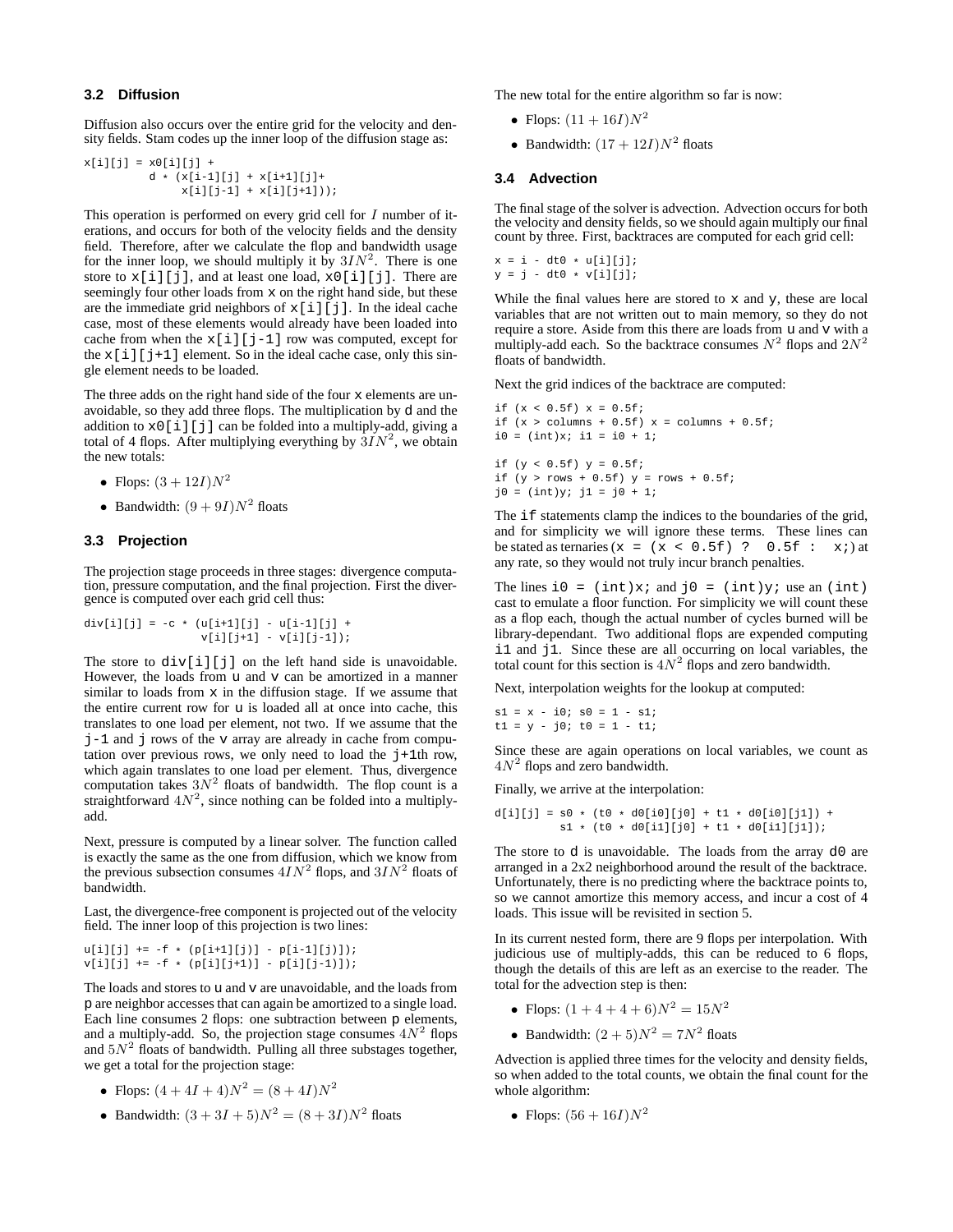• Bandwidth:  $(38 + 12I)N^2$  floats

This same counting method can be applied to 3D to obtain the following totals:

- Flops:  $(106 + 30I)N^3$
- Bandwidth:  $(71 + 15I)N^3$  floats

In the 3D case, we make the much more generous assumption that three  $z$  slices of the 3D grid fit into cache. However, even with this overly optimistic assumption, the algorithm is still firmly bandwidth-bound.

### **3.5 Peak Performance Estimates**

With final flop and bandwidth counts in hand, we can now obtain rough estimates for the peak performance of *Stable Fluids* on various architectures. Note that these are *peak* estimates, so we are assuming peak memory bandwidth is achieved, and flops are fully pipelined and dispatched at each clock cycle. For the CPU, we use the specifications for a Xeon 5100 ("Woodcrest"). For the GPU, we will use the specifications for a Geforce 8800 Ultra. For the Cell we will use the specifications for an IBM QS20 blade. In both 3rd party CPU and GPU codes, the variable  $I$  is fixed to 20, so will set  $\overline{I} = 20$  in all of our calculations as well.

A Intel Xeon 5100 runs two cores at 3 Ghz, and is capable of dispatching a 4-float SIMD instruction each clock cycle. Thus, we characterize the peak Xeon performance is 24 GFlops/s. The published peak memory bandwidth is 10.66 GB/s [Intel 2007].

The Nvidia Geforce 8800 Ultra runs 128 scalar cores at 1.5 Ghz. Though some sources cite the peak flop performance as greater than 500 GFlops/s, this only applies to the special case where a multiplyadd and a multiply instruction are dual issued, and the multiply-add is counted as two flops. Most of the multiplies in *Stable Fluids* have been folded into multiply-adds, so such dual issues will be fairly rare for our purposes. Therefore, we characterize the peak performance of the Geforce 8800 Ultra as 192 GFlop/s. The published peak memory bandwidth to graphics memory is 103.7 GB/s [Nvidia 2007a].

The IBM QS20 Cell blade runs two Cell chips at 3.2 Ghz. Each Cell has 8 Synergistic Processing Elements (SPEs) which are each capable of dispatching 4-float SIMD instructions every clock cycle. While the Cell also includes a Power Processing Element (PPE), it is usually not used for heavy computation, so its computational capability is not included in the total. Thus, we characterize the peak performance of the QS20 blade at 204.8 GFlops/s. The published peak memory bandwidth is 25.6 GB/s [IBM 2007].

The peak performance estimates in 2D and 3D are given in Table 1. For each architecture, we computed the peak compute-bound performance by dividing the peak flops per second by the number of flops necessary per timestep of *Stable Fluids* (ie the Flops total from the previous subsection).

Equivalently, we computed the peak bandwidth-bound performance by dividing the peak gigabytes per second by the number of bytes per timestep (ie the Bandwidth total from the previous section times four, to account for four bytes per float). In all cases, the bandwidthbound number was smaller, leading us to conclude that *Stable Fluids* is bandwidth-bound on all three architectures.

According to our 2D estimates, the CPU computation runs 6.65x faster than data arrives, projecting that the processor is idle more than 85% of the time. On the GPU, computation is 5.47x faster, and the cores are idle 82% of the time. On the Cell, computation is 23.66x faster, and the cores are idle 96% of the time.

According to our 3D estimates, the CPU computation runs 4.74x faster than data arrives, is 79% idle, the GPU runs 3.89x faster than data arrives, is 74% idle, and the Cell runs 16.8x faster than data arrives, and is 94% idle.

These sizable idle times make sense if we look at the arithmetic intensity [Harris 2005] of *Stable Fluids*. The arithmetic intensity is defined as:

$$
arithmetic intensity = \frac{\text{Total ops}}{\text{Total words transferred}}.
$$
 (1)

Using the results of our previous analysis, if we assume the number of iterations  $I$  is large, we obtain the intensities:

$$
\lim_{I \to \infty} \frac{(56 + 16I)N^2}{(38 + 12I)N^2} = \frac{4}{3} \quad \text{(in 2D)} \tag{2}
$$

$$
\lim_{I \to \infty} \frac{(106 + 30I)N^2}{(71 + 15I)N^2} = 2
$$
 (in 3D). (3)

Algorithms runs well on the Cell and GPU when their arithmetic intensities are much greater than one. As both the 2D and 3D cases are close to one, the available flops will be underutilized.

#### **3.6 Performance Measurements**

We measured the frame rate of CPU [Stam 2003], GPU [Harris 2004], and Cell implementations in order to validate our analysis. The results can be seen in Table 2. Note that this is not intended as a benchmark, since the codes are not necessarily optimized. Instead it is intended as an experimental validation of our analysis. For example, if the frame rates obtained exceeded our bandwidth-bound estimates, it would suggest a flaw in our reasoning. However, as expected, our predicted theoretical peaks were never exceeded, providing additional evidence that the algorithm is bandwidth-bound.

There are several points of note in the data. First, the original GPU code works on 16 bit textures, whereas the CPU and Cell implementations use 32 bit floating point. We modified the code to use 32 bit textures, and then collected both 16 and 32 bit timings. Perhaps due to the immaturity of the series 8 drivers, the 16 bit timings on a Geforce 7900 were superior, so those timings are listed here instead.

A trend to note on both the GPU and Cell is that as the resolution is increased, the theoretical peak is more closely approached. This is probably due to the larger coherent loads that can be performed, which makes more effective use of the available bandwidth. This issue will be revisited when designing a caching scheme in Section 5. Finally, we note the 740 Hz plateau observed on the Geforce 7900. This is probably because 16-bit texture copies smaller than  $256<sup>2</sup>$  are automatically rounded up to  $256<sup>2</sup>$ , so the bandwidth usage remains the same even at lower resolutions. This limitation appears to have been removed on the Geforce 8.

# **4 Mehrstellen Schemes**

The analysis from the previous section, while highly idealized, provides significant evidence that *Stable Fluids* is a bandwidth-bound algorithm. Knowing this, a natural question to ask is if there are any useful computations that can be added to the algorithm to further occupy the cores while they are waiting for data to arrive from main memory.

In this section, we investigate Mehrstellen schemes [Collatz 1960], also known as compact schemes, as a candidate computation to further occupy the cores. We choose Mehrstellen schemes because there is some evidence [Gupta et al. 1997] that they can be used to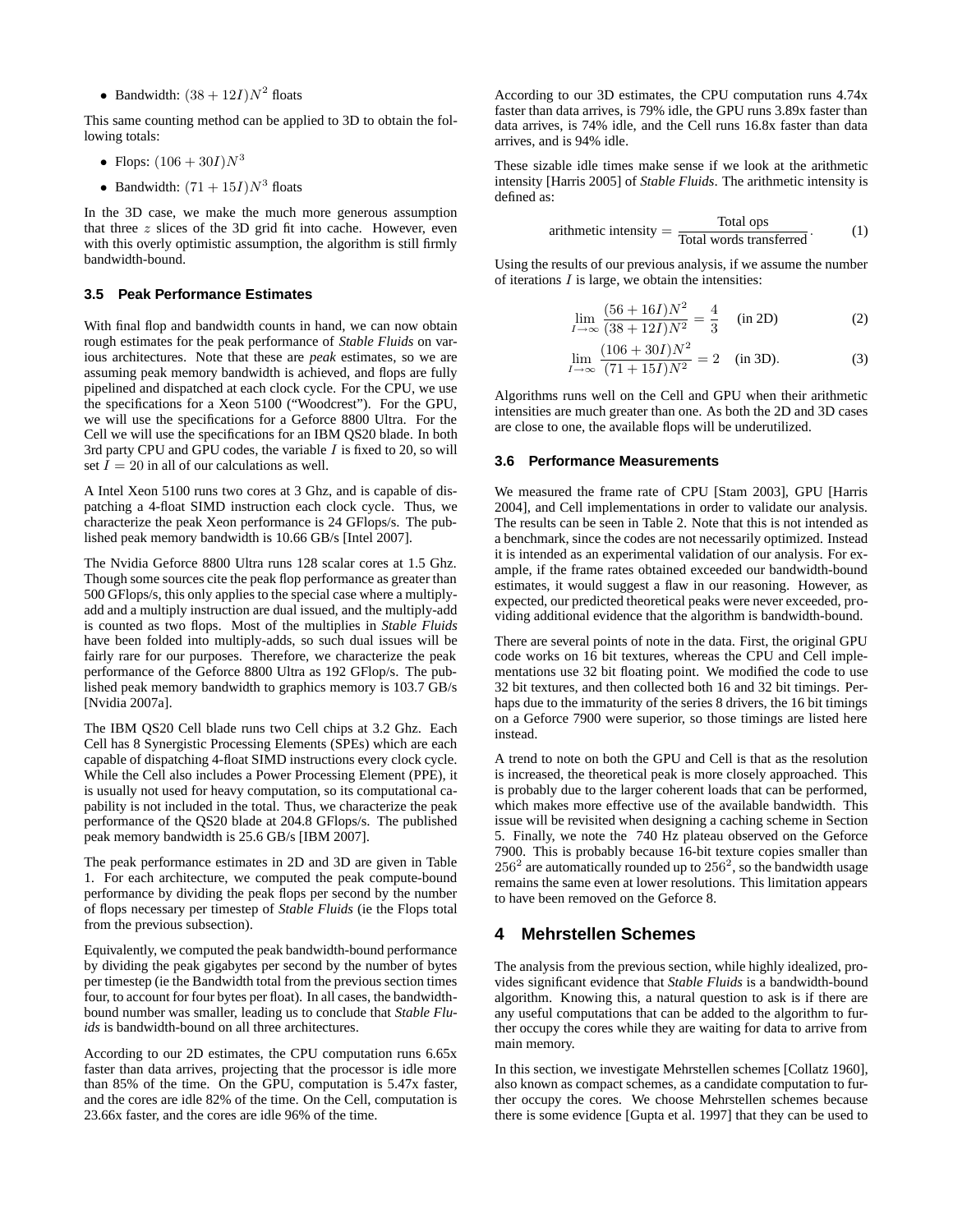| Resolution | Intel Xeon 5100 (Woodcrest) |                 | Nvidia Geforce 8800 Ultra |                 | IBM Cell OS20    |                 |
|------------|-----------------------------|-----------------|---------------------------|-----------------|------------------|-----------------|
|            | Compute-bound               | Bandwidth-bound | Compute-bound             | Bandwidth-bound | Compute-bound    | Bandwidth-bound |
| $64^2$     | 15583 Hz                    | 2340 Hz         | 124670 Hz                 | 22767 Hz        | 132980 Hz        | 5620 Hz         |
| $128^2$    | 3896 Hz                     | 585 Hz          | 31167 Hz                  | 5691 Hz         | 33245 Hz         | 1405 Hz         |
| $256^2$    | 974 Hz                      | 146 Hz          | 7791 Hz                   | 1423 Hz         | 8311 Hz          | 351 Hz          |
| $512^2$    | 243 Hz                      | 36 Hz           | 1948 Hz                   | 356 Hz          | 2078 Hz          | 87 Hz           |
| $1024^2$   | $61$ Hz                     | 9 Hz            | 487 Hz                    | 89 Hz           | 519 Hz           | 21 Hz           |
| $2048^2$   | 15 Hz                       | 2 Hz            | $122$ Hz                  | 22 Hz           | 130 Hz           | 5 Hz            |
| $64^{3}$   | 130 Hz                      | $27$ Hz         | 1037 Hz                   | 267 Hz          | 1106 Hz          | 66 Hz           |
| $128^{3}$  | 16 Hz                       | 3 Hz            | 130 Hz                    | 33 Hz           | 138 Hz           | 8 Hz            |
| $256^3$    | 2 Hz                        | $0.4$ Hz        | 16 Hz                     | 4 Hz            | 17 <sub>Hz</sub> | 1 Hz            |

**Table 1:** *Estimated peak frames per second of* Stable Fluids *over different resolutions for several architectures. Peak performance is estimated for each architecture assuming the computation is compute-bound (ie infinite bandwidth is available) and bandwidth-bound (ie infinite flops are available). The lesser of these two quantities is the more realistic estimate. In all cases, the algorithm is bandwidth-bound.*

| Resolution | Intel Xeon 5100 (Woodcrest) |            | Geforce 8800 Ultra (32 bit) |          | Geforce 7900 (16 bit) |          | IBM Cell OS20 |          |
|------------|-----------------------------|------------|-----------------------------|----------|-----------------------|----------|---------------|----------|
|            | Peak                        | Measured   | Peak                        | Measured | Peak                  | Measured | Peak          | Measured |
| $64^{2}$   | 2340 Hz                     | 74 Hz      | 22767 Hz                    | 484 Hz   | 45534 Hz              | 740 Hz   | 5620 Hz       | $472$ Hz |
| $128^2$    | 585 Hz                      | 26.7 Hz    | 5691 Hz                     | $212$ Hz | 11382 Hz              | 745 Hz   | 1405 Hz       | 347 Hz   |
| $256^2$    | 146 Hz                      | $6.13$ Hz  | 1423 Hz                     | 65 Hz    | 2846 Hz               | 744 Hz   | 351 Hz        | $164$ Hz |
| $512^2$    | 36 Hz                       | $0.296$ Hz | 356 Hz                      | 18 Hz    | 712 Hz                | 355 Hz   | 87 Hz         | $49$ Hz  |
| $1024^2$   | 9 Hz                        | $0.038$ Hz | 89 Hz                       | 5 Hz     | 178 Hz                | 99 Hz    | $21$ Hz       | $18$ Hz  |

**Table 2:** *Theoretical peak frames per second (The bandwidth-bound values from Table 1) and actual measured frames per second. None of the measured times exceed the predicted theoretical peaks, validating the finding that the algorithm is bandwidth bound. A GeForce 7900 was used for the 16 bit timings because the frame rates were uniformly superior to the 8800.*

reduce the number of Jacobi iterations necessary to solve a system of of equations. This would be a quite useful property, as it would mean we could use a smaller value for  $I$  and reduce the overall work of the entire algorithm.

#### **4.1 A Fourth Order Discretization**

Both the diffusion and projection stages of *Stable Fluids* solve a Poisson equation of the form:

$$
\nabla^2 x = b. \tag{4}
$$

The Laplace operator  $\nabla^2$  is usually discretized to second order accuracy, yielding a system of equations of the following form,

$$
x_{i-1,j} + x_{i,j-1} - 4x_{i,j} + x_{i+1,j} + x_{i,j+1} = b_{i,j},
$$
 (5)

where the  $(i, j)$  indices denote coordinates on the computational grid. This same equation is perhaps more easily visualized spatially in its stencil form:

$$
\begin{bmatrix} 0 & 1 & 0 \\ 1 & -4 & 1 \\ 0 & 1 & 0 \end{bmatrix} x = b \tag{6}
$$

The discretization could be extended from second to fourth order accuracy by adding more terms from the Taylor expansion in both the  $i$  and  $j$  directions:

$$
\begin{bmatrix}\n0 & 0 & -1 & 0 & 0 \\
0 & 0 & 16 & 0 & 0 \\
-1 & 16 & -60 & 16 & -1 \\
0 & 0 & 16 & 0 & 0 \\
0 & 0 & -1 & 0 & 0\n\end{bmatrix} x = b
$$
\n(7)

An additional amount of computation has been introduced, but the spatial extent of the stencil has expanded as well, adding complexity to the memory access pattern. In order to preserve the ideal caching assumption from our analysis, we would have to assume

| $\left[\begin{array}{ccc} 1 & 4 & 1 \\ 4 & -20 & 4 \\ 1 & 4 & 1 \end{array}\right]x = \left[\begin{array}{ccc} 0 & \frac{1}{2} & 0 \\ \frac{1}{2} & 4 & \frac{1}{2} \\ 0 & \frac{1}{2} & 0 \end{array}\right]b$ |  |  |  |  |  |  |  |
|-----------------------------------------------------------------------------------------------------------------------------------------------------------------------------------------------------------------|--|--|--|--|--|--|--|
|-----------------------------------------------------------------------------------------------------------------------------------------------------------------------------------------------------------------|--|--|--|--|--|--|--|

**Figure 1:** *The 2D Mehrstellen discretization.*

| $\left[\begin{array}{ccc} 0 & 1 & 0 \\ 1 & 2 & 1 \\ 0 & 1 & 0 \end{array}\right]$ |       |  | $\left[ \begin{array}{ccc} 0 & 0 & 0 \ 0 & \frac{1}{2} & 0 \ 0 & 0 & 0 \end{array} \right]$                                 |
|-----------------------------------------------------------------------------------|-------|--|-----------------------------------------------------------------------------------------------------------------------------|
| $\begin{bmatrix} 1 & 2 & 1 \\ 2 & -24 & 2 \\ 1 & 2 & 1 \end{bmatrix}$             | $x =$ |  | $\left[ \begin{array}{ccc} 0 & \frac{1}{2} & 0 \\ \frac{1}{2} & 3 & \frac{1}{2} \\ 0 & \frac{1}{2} & 0 \end{array} \right]$ |
| $\begin{array}{ccc} 0 & 1 & 0 \\ 1 & 2 & 1 \\ 0 & 1 & 0 \end{array}$              |       |  | $\left[ \begin{array}{ccc} 0 & 0 & 0 \ 0 & \frac{1}{2} & 0 \ 0 & 0 & 0 \end{array} \right]$                                 |

**Figure 2:** *The 3D Mehrstellen discretization.*

that five lines of the computational grid fit in cache instead of three, ie that the cache is 66% larger. We would like to avoid making this broader assumption.

The Mehrstellen scheme (roughly translated, "many points") [Collatz 1960] is an alternate discretization that allows us to increase the accuracy from second to fourth order without significantly increasing the complexity of the memory access pattern. Instead of adding more terms to the 1D Taylor expansions, the Mehrstellen scheme subtracts off an additional viscosity term in a manner similar to the Lax-Wendroff scheme [Lax and Wendroff 1960]. The Mehrstellen discretizations for 2D and 3D are shown in Figures 1 and 2. The spatial support of the stencil on the left hand side is the same as that of the second order stencil. While the diagonal neighbors to  $x_{i,j}$ have been newly added to the computation, we have already been assuming that rows  $j - 1$ , j, and  $j + 1$  are in cache, so we should be able to access all of these diagonal values without adding any additional bandwidth complexity.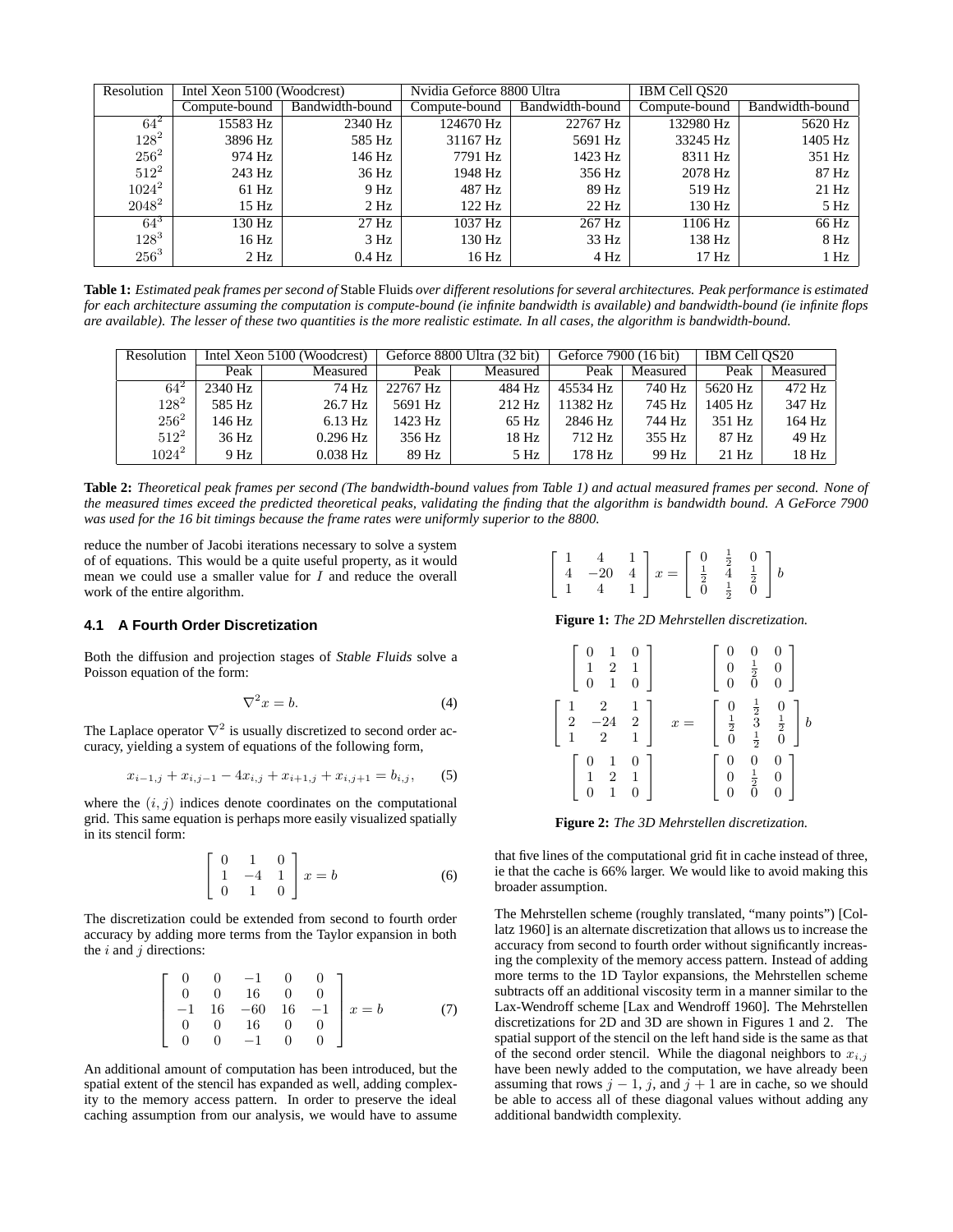The right hand side of the equation is now more complex, as it requires us to compute a stencil over the values of  $b$  as well. However, note that we only have to do this once during the divergence computation portion of the projection stage. The inner loop of the linear solver, where the bulk of the computation and bandwidth consumption takes place, is unaffected.

#### **4.2 Spectral Radius of the Discretization**

In a Jacobi solver, the error of the current solution is multiplied by the spectral radius of the Jacobi matrix every iteration. We can gauge the error reduction rate of the Mehrstellen discretization by measuring the spectral radius of its resultant matrix. If the radius is significantly smaller than that of the second order discretization, then we should need less Jacobi iterations overall.

The spectral radius  $\rho_M$  of Jacobi iteration using the Mehrstellen discretization can be obtained with the formula [Demmel 1997],

$$
\rho_M = \max\left(1 - \frac{\lambda_M}{20}\right) \quad \text{(in 2D)}\tag{8}
$$

$$
\rho_M = \max\left(1 - \frac{\lambda_M}{24}\right) \quad \text{(in 3D)}.
$$
 (9)

where  $\lambda_M$  is the eigenvalues of the matrices formed by the Mehrstellen stencils in Figures 1 and 2. The equivalent radius for the standard Jacobi matrix  $(\rho_S)$  is available analytically

$$
\rho_S = \left| \cos \frac{N\pi}{N+1} \right|,\tag{10}
$$

where N is the size of one of the grid dimensions. Note that  $\rho_S$  is the same in both 2D and 3D.

We computed the spectral radius of several small grid resolutions in 2D and 3D using both Matlab and SLEPc [SLEPc 2007]. While we would have liked to compute the radii of larger grids, the memory requirements of solving the eigenvalue problem (even using a sparse, iterative method) quickly became prohibitive.

We compare the radii of Mehrstellen Jacobi  $(\rho_M)$  with the radii of standard Jacobi ( $\rho_S$ ) in Table 3. The differences in radii may seem negligible, but recall that the error is multiplied by this factor each iteration, so the difference between the two numbers is amplified exponentially with each application. We can compute the number of iterations it would take Mehrstellen Jacobi to achieve an error reduction equivalent to 20 iterations of standard Jacobi by computing

$$
Equivalent Mehrstellen iterations = \frac{\log (\rho_S^{20})}{\log \rho_M}.
$$
 (11)

In fact, the number of Mehrstellen iterations necessary is always a constant fraction of the standard iterations:

$$
\frac{\text{Equivalent Mehrstellen iterations}}{\text{Standard iterations}} = \frac{\log \rho_S}{\log \rho_M}.
$$
 (12)

As shown in Table 3, 2D Mehrstellen Jacobi consistently only needs 16 iterations to match the error reduction from 20 iterations of 2D standard Jacobi. In general, 2D Mehrstellen Jacobi achieves results equivalent to standard Jacobi using 83% of the iterations. In 3D, only about 13 iterations are needed, and in general only 66% of the iterations are needed.

The additional flops necessary to compute the Mehrstellen discretization should be entirely hidden by memory latency. Since the Jacobi iterations comprise the bulk of the computation of *Stable Fluids*, these reduced iterations translate almost directly to a 17% speedup in 2D and a 33% speedup in 3D.

We prototyped a Mehrstellen version of 3D *Stable Fluids* on the CPU. Note that adding this modification to an unoptimized code will not result in a speedup, since the additional computation will not be hidden by the memory latency. However, after a reasonable amount of tuning (loop unrolling, temporary variables to reduce register dependencies), we observed the expected 33% speedup in the pressure solve. Figure 5 compares the results of standard Jacobi with Mehrstellen Jacobi. The results are virtually identical, showing that Mehrstellen Jacobi does not compromise the visual fidelity of the final result.

| Resolution      | $\rho_M$ | $\rho_S$ | $\log(\rho_S)^{20}$<br>$\log \rho_M$ | $\log \rho_S$<br>$\log \rho_M$ |
|-----------------|----------|----------|--------------------------------------|--------------------------------|
| $10^2$          | 0.9517   | 0.9595   | 16.70                                | 0.8351                         |
| $20^{2}$        | 0.9866   | 0.9888   | 16.69                                | 0.8349                         |
| $30^{2}$        | 0.9938   | 0.9949   | 16.44                                | 0.8221                         |
| $40^{2}$        | 0.9965   | 0.9971   | 16.56                                | 0.8283                         |
| $50^{2}$        | 0.9977   | 0.9981   | 16.51                                | 0.8259                         |
| $60^{2}$        | 0.9984   | 0.9987   | 16.24                                | 0.8124                         |
| $70^2$          | 0.9988   | 0.9990   | 16.66                                | 0.8332                         |
| 80 <sup>2</sup> | 0.9991   | 0.9992   | 16.67                                | 0.8334                         |
| $10^3$          | 0.9401   | 0.9595   | 13.38                                | 0.6690                         |
| 20 <sup>3</sup> | 0.9833   | 0.9595   | 13.38                                | 0.6673                         |

**Table 3:** *Spectral radii of the fourth order accurate Mehrstellen Jacobi matrix*  $(\rho_M)$  and the standard second order accurate Jacobi *matrix (* $\rho_S$ *). The third column computes the number of Mehrstellen iterations necessary to match the error reduction of 20 standard iterations. The last column is the fraction of Mehrstellen iterations necessary to match the error reduction of one standard iteration.*

# **5 Advection Caching**

In this section we design a caching scheme that eliminates most of the small, random accesses to main memory exhibited by the advection stage of *Stable Fluids*. Small, incoherent accesses are best avoided on the GPU and Cell because they exhibit much larger memory latencies than large, contiguous accesses [Kistler et al. 2006] [Nvidia 2007b]. On the Cell for example, 1 KB accesses achieve a bandwidth of less than 10 GB/s, which is less than half of the peak bandwidth of 25.6 GB/s [Kistler et al. 2006]. Our own numerical experiments on the Nvidia Geforce 8800 Ultra have shown that similar bandwidth penalties are incurred for small transfer sizes.

#### **5.1 Physical Characteristics**

In the general case, designing a caching scheme that works well for an arbitrary vector field is difficult, since a vector field can always be constructed that produces the worst case access pattern. The vector fields produced *Stable Fluids* are far from arbitrary however, because they have the characteristics of incompressible flow. There are additional qualitative reasons to expect that the majority of the vector field exhibits high spatial locality. While *Stable Fluids* supports arbitrarily large timesteps, in practice the timestep size will never exceed  $\frac{1}{24}$  seconds, since the speed of film is 24 Hz (theater projectors run at 48 Hz, but show each frame twice). Games and TV run at higher rates, usually at least 30 Hz, which results in even smaller step sizes. Additionally, the projection and diffusion operators smear out the velocity field, so even if large velocities are introduced into the simulation, they quickly dissipate into smaller velocities in both space and time. So, the majority of the vectors in the velocity field should have small magnitudes which are then further reduced by a factor of at least 24 during the advection step.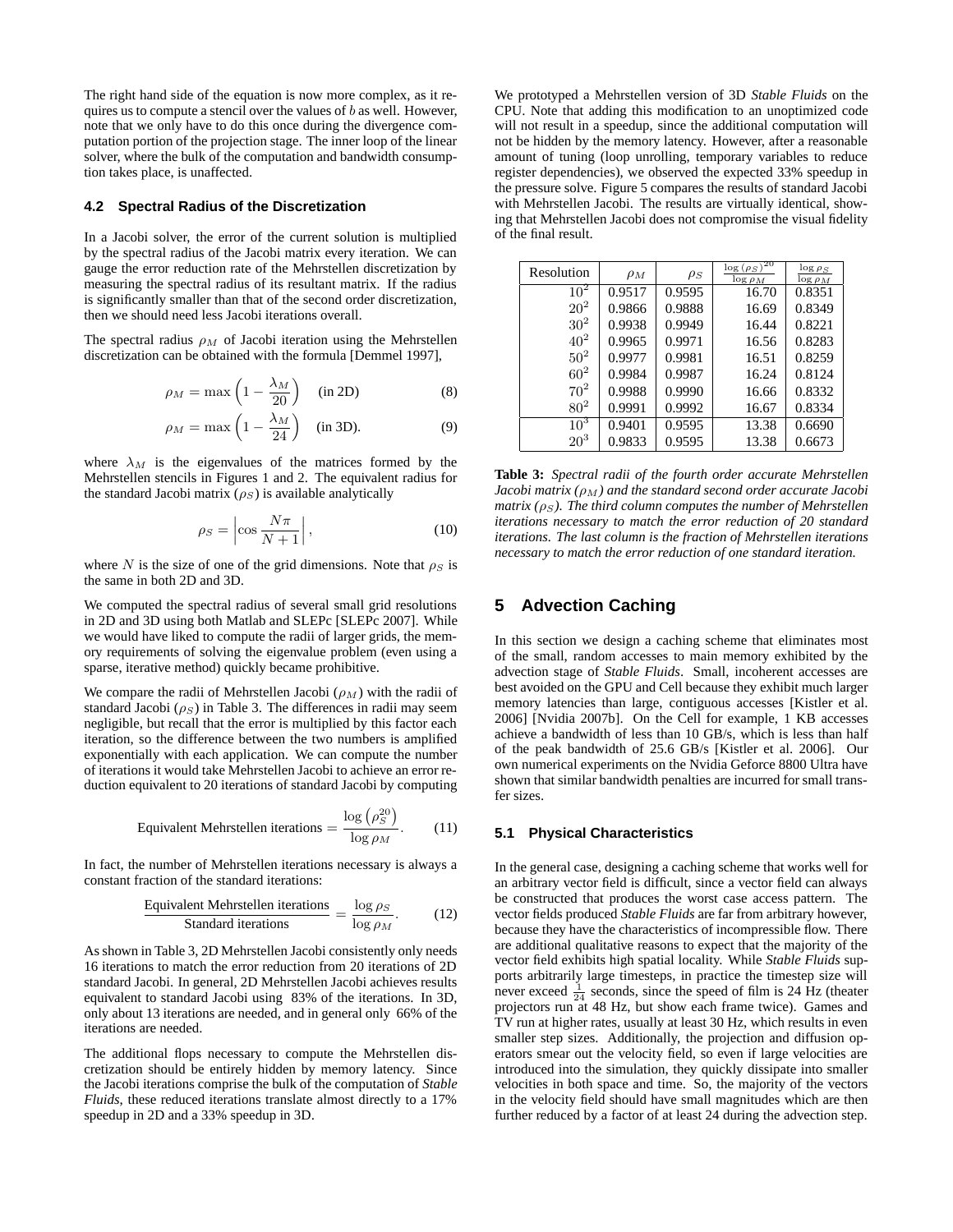| Resolution | With Cache           | <b>Without Cache</b> |
|------------|----------------------|----------------------|
| $64^2$     | $15.91$ GB/s         | $8.01$ GB/s          |
| $128^2$    | $16.45$ GB/s         | $7.98$ GB/s          |
| $256^2$    | $16.54$ GB/s         | $7.98$ GB/s          |
| $512^2$    | $16.5$ GB/s          | 8.18 GB/s            |
| $1024^2$   | $15.54 \text{ GB/s}$ | $8.16$ GB/s          |

**Table 4:** *Bandwidth achieved by the advection stage on the Cell with and without the static cache.*

Thus, it is reasonable to assume that most of the advection rays terminate in regions that are very close to their origins.

### **5.2 A Static Caching Scheme**

In order to test this hypothesis, we employed a simple static caching scheme. Recall the advection interpolation step:

 $d[i][j] = s0 * (t0 * d0[i0][j0] + t1 * d0[i0][j1]) +$  $s1 * (t0 * d0[i1][j0] + t1 * d0[i1][j1]);$ 

Prior to beginning computation on row  $j$  of array d, we prefetched the rows  $j - 1$ , j, and  $j + 1$  from the d0 array. While iterating over the elements of row  $j$ , we first checked to see if the semi-Lagrangian ray terminated in a 3x3 neighborhood of the origin. If so, we made use of the prefetched d0 values for the interpolation. Else, we performed the more expensive fetch from main memory. We implemented this caching scheme on the Cell, where DMAs to main memory can be controlled in a highly granular manner. An equivalent scheme could be implemented in CUDA, with the cores performing a parallel prefetch of d0 to shared memory prior to beginning a new row.

Two test scenes were constructed to measure the cache hit rate of the static scheme. In the 2D scene, eight jets of velocity and density were injected into a  $512^2$  simulation at different points and in different directions in order induce a wide variety of directions into the velocity field (Table 4 top). In the 3D scene, a buoyant pocket of smoke is continually inserted into a  $64^3$  simulation, much like in [Fedkiw et al. 2001]. In both cases, the diffusion and viscosity constants were set to zero so that the velocities maintained their larger magnitudes for as long as possible.

The cache miss rates can be seen in Figure 3. For the 2D scene, the miss rate never exceeds 0.65%, and actually appears to be decreasing slightly as time progresses. In the 3D scene, the miss rate never exceeds 0.44%. In Table 4, we list the effective bandwidths achieved by the advection stage on the Cell for the 2D scene. We emphasize that we are not actually eliminating any memory accesses from the advection stage. We are instead hypothesizing that most of the memory accesses can be coalesced into a large, coherent access, and that a simple caching scheme can reap the bandwidth benefits of this kind of access. Table 4 validates this hypothesis, as we achieve roughly twice the bandwidth, which translates to a 2x speedup of the advection stage.

### **6 Conclusions and Future Work**

Through a detailed flop and bandwidth analysis, we have come to the conclusion that *Stable Fluids* is a bandwidth-bound algorithm on current CPU, GPU and Cell architectures. Performance comparisons of 16 bit and 32 bit GPU codes lend further support to this conclusion. Using this knowledge, we proposed the use a Mehrstellen discretization, and found that not only will it further occupy the idle cores, but it will allow the linear solver to terminate 17% earlier in 2D, and 33% earlier in 3D. We also designed a static caching scheme for the advection stage that makes more effective use of the available memory bandwidth. We measured a 2x speedup in the advection stage using this scheme on the Cell.



**Figure 3:** *Static advection cache misses in two test scenes.* **Top:** *Misses in the 2D eight jets scene over 686 timesteps. The maximum percentage of misses was 0.65% and the mean miss rate after the knee (300 timesteps) was 0.61%.* **Bottom:** *Misses in the 3D scene over 1518 timesteps. The maximum percentage of misses was 0.44%.*



**Figure 4:** *Two frames from the 2D caching test scene.*

There have been numerous extensions proposed for the *Stable Fluids* algorithm, the most significant of which is perhaps the handling of free surfaces [Foster and Fedkiw 2001]. The most obvious future work is to carry out a similar hardware-aware analysis for each of these extensions to see if similar opportunities for optimizations can be identified. Free surfaces use fast marching and level set methods, which are more challenging to map to parallel hardware in general, so the analysis becomes correspondingly more challenging as well.

Our analysis of Mehrstellen discretizations only applies to relaxation solvers such as Jacobi, Gauss-Seidel, SSOR, and some versions of Multigrid. It does not apply to preconditioned conjugate gradient (PCG), which is arguably the more popular solver for nonrealtime applications of *Stable Fluids*. The convergence rates of PCG are less well understood however, so a similar analysis would be challenging. As relaxation solvers are used in other real-time graphics applications, such the LCP solvers in rigid body simulation [Smith 2007], it would be interesting to see if the results we obtained here could be applied to these domains as well.